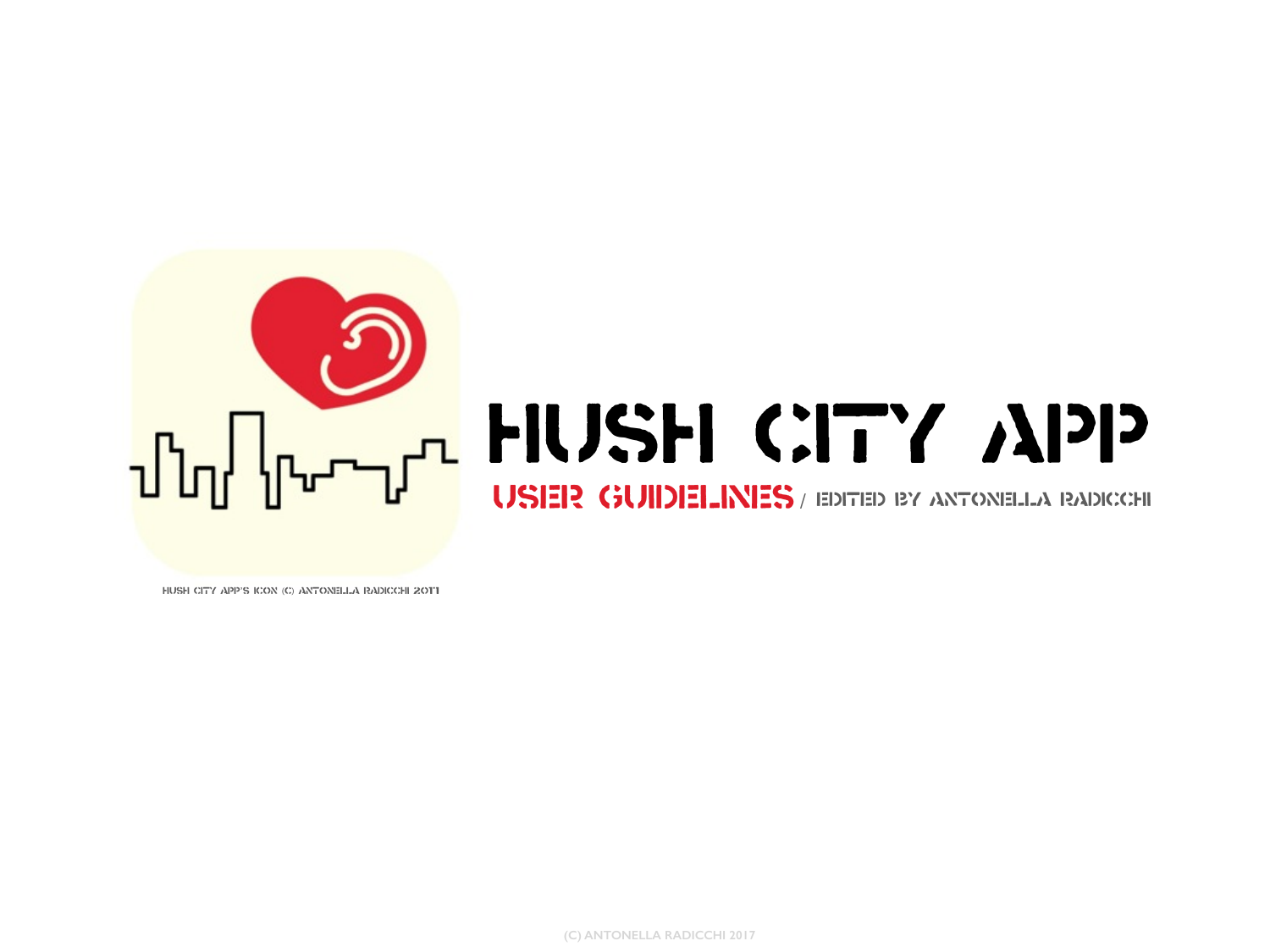

0. Welcome to Hush City app 1. HOW TO DOWNLOAD HUSH CITY APP 2. HOW TO SIGN UP 3. How to map quiet areas 4. How to evaluate quiet areas 5. How to find quiet areas nearby & worldwide **G. HOW TO REVIEW YOUR SURVEYS** 7. How to delete your surveys 8. HOW TO GIVE FEEDBACK ON THE APP 9. How to MANAGE your settings 10. How to get INFO ON THE PROJECT 11. HOW TO GET IN CONTACT WITH US!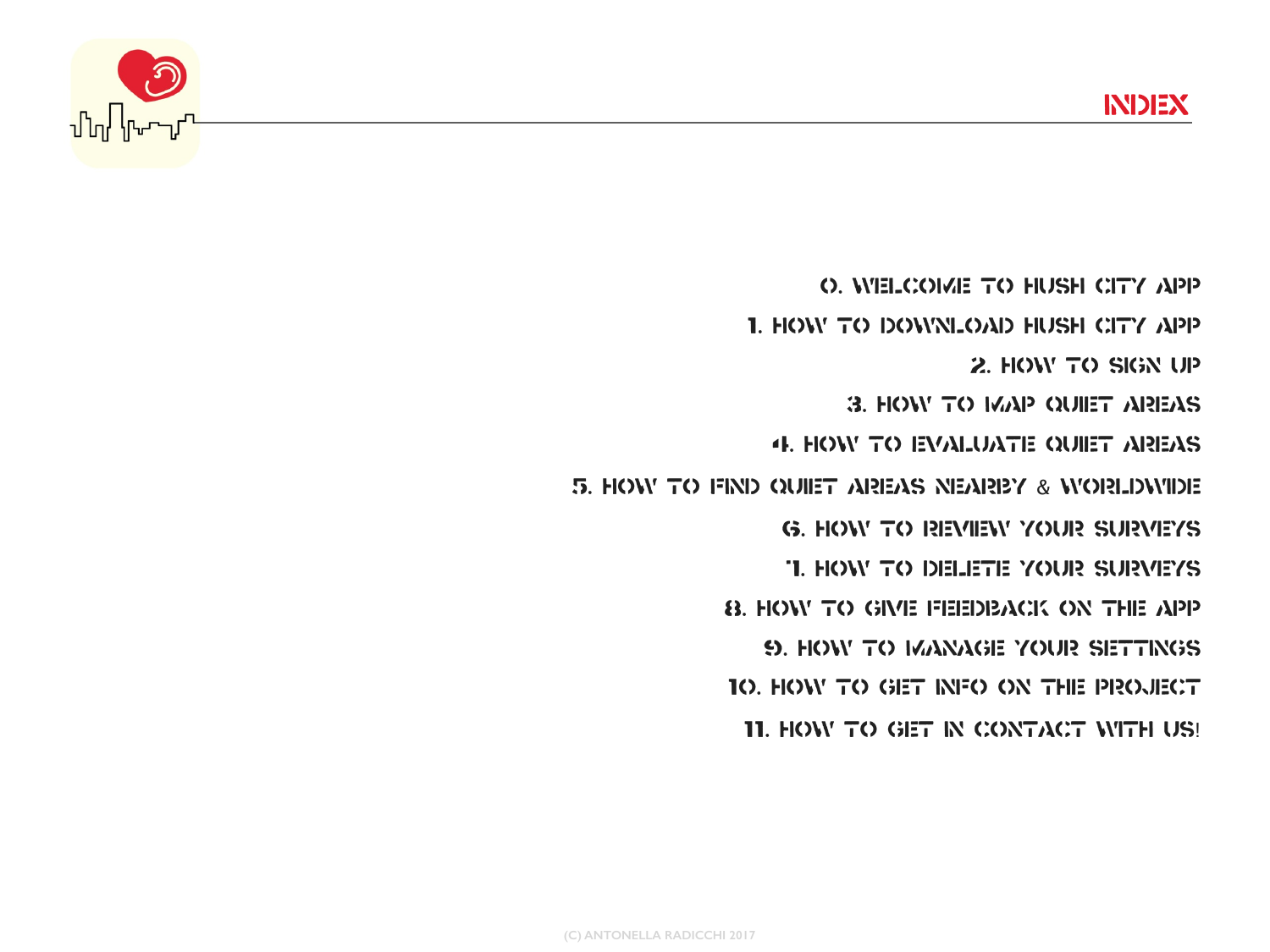

THIS POCKET GUIDE IS AIMED TO SUPPORT YOU IN THE PROCESS OF USING THE HUSH CITY APP.

WITH THIS APP, YOU ARE AN ACTIVE PART OF A CITIZEN SCIENCE RESEARCH PROJECT TO MAP AND EVALUATE QUIETNESS IN CITIES.

OUR CITIES ARE BECOMING NOISIER BY THE HOUR. ONLY IN EUROPE, OVER 125 MILLION PEOPLE ARE AFFECTED BY NOISE POLLUTION FROM TRAFFIC EVERY YEAR, AND APPARENTLY, QUIETNESS IS BECOMING A LUXURY AVAILABLE ONLY TO A FEW OF US. BY USING THIS FREE APP, YOU WILL CONTRIBUTE TO MAKING QUIETNESS AVAILABLE TO ALL THOSE APPRECIATE IT.

HUSH CITY APP WILL HELP YOU TO IDENTIFY, ACCESS AND EVALUATE "EVERYDAY QUIET AREAS" IN YOUR NEIGHBORHOODS. YOU CAN FIND PLACES SUCH AS SMALL, QUIET SPOTS WHERE YOU CAN GO TO ESCAPE THE CITY'S CHAOS, RELAX, READ A BOOK, PLAY WITH YOUR KIDS, AND HAVE A PLEASANT CONVERSATION. CHILL OUT!

OR, USE THE APP TO FIND A QUIET SPOT NEAR TO YOU. GO TO IT AND ENJOY SPENDING SOME TIME THERE.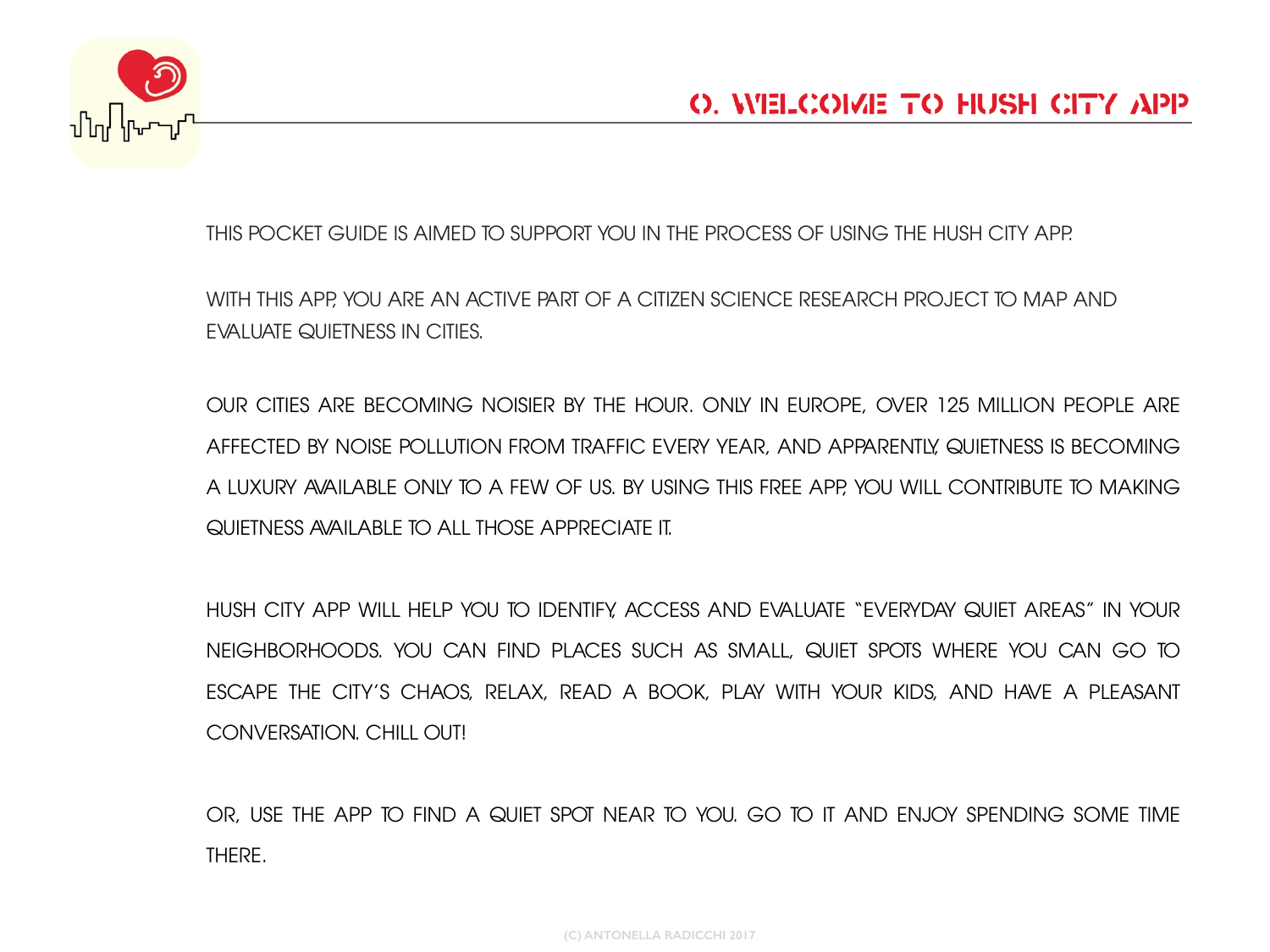

- JOIN THE COMMUNITY. IT IS SIMPLE: HUSH CITY APP IS FREE AND EASY TO INSTALL!
- DOWNLOAD HISH CITY APP ON APPLE OR GOOGLE PLAY, BY CLICKING ON THE RESPECTIVE BUTTON.



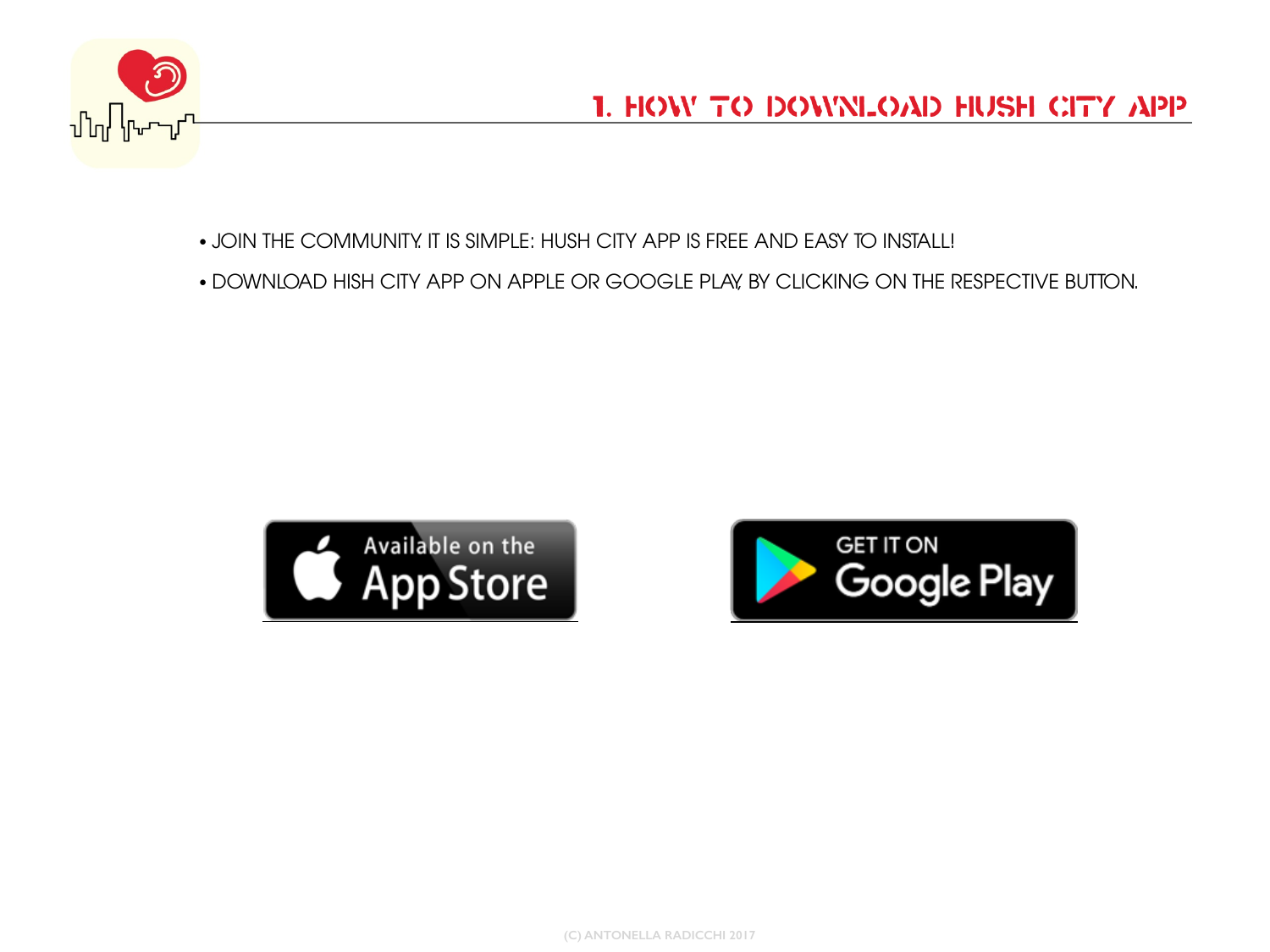

- ONCE YOU HAVE DOWNLOADED THE APP, CLICK ON THE ICON (1)
- CREATE A NEW ACCOUNT, BY CLICKING ON "Create New Account" (2)
- DIGIT YUR EMAIL ADDRESS AND A NEW PASSWORD
- READ OUR "Terms and Conditions", THEN AGREE WITH THEM BY FLAGGING THE SQUARED BUTTON (3)
- CLICK ON "Sign Up" (3)
- A CONFIRMATION EMAIL WILL BE SENT TO YOU. CHECK YOUR INBOX AND FOLLOW THE INSTRUCTIONS.

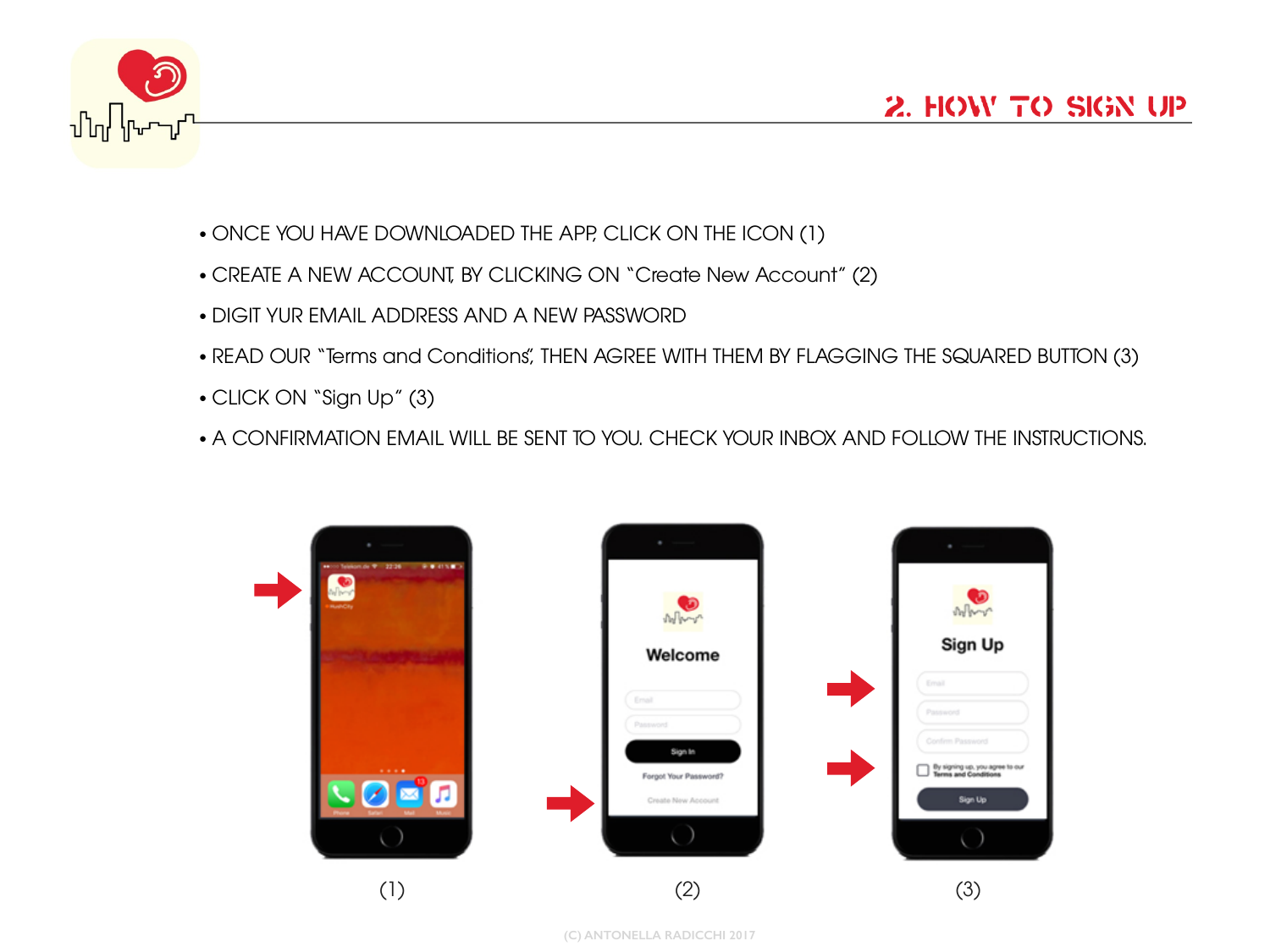

- ONCE YOU ARE IN A QUIET SPOT, CLICK ON THE ICON (1)
- DIGIT YOUR EMAIL ADDRESS AND THE PASSWORD, THEN CLICK ON THE "Sign In" BUTTON (2)
- START CROWDSOURCING DATA RELATED TO YOUR FAVORITE "EVERYDAY QUIET AREAS", BY CLICKING ON THE "Map the quietness around you" BUTTON (3)
- TO COMPLETE A SURVEY TAKES APPROXIMATELY 3 MINUTES!

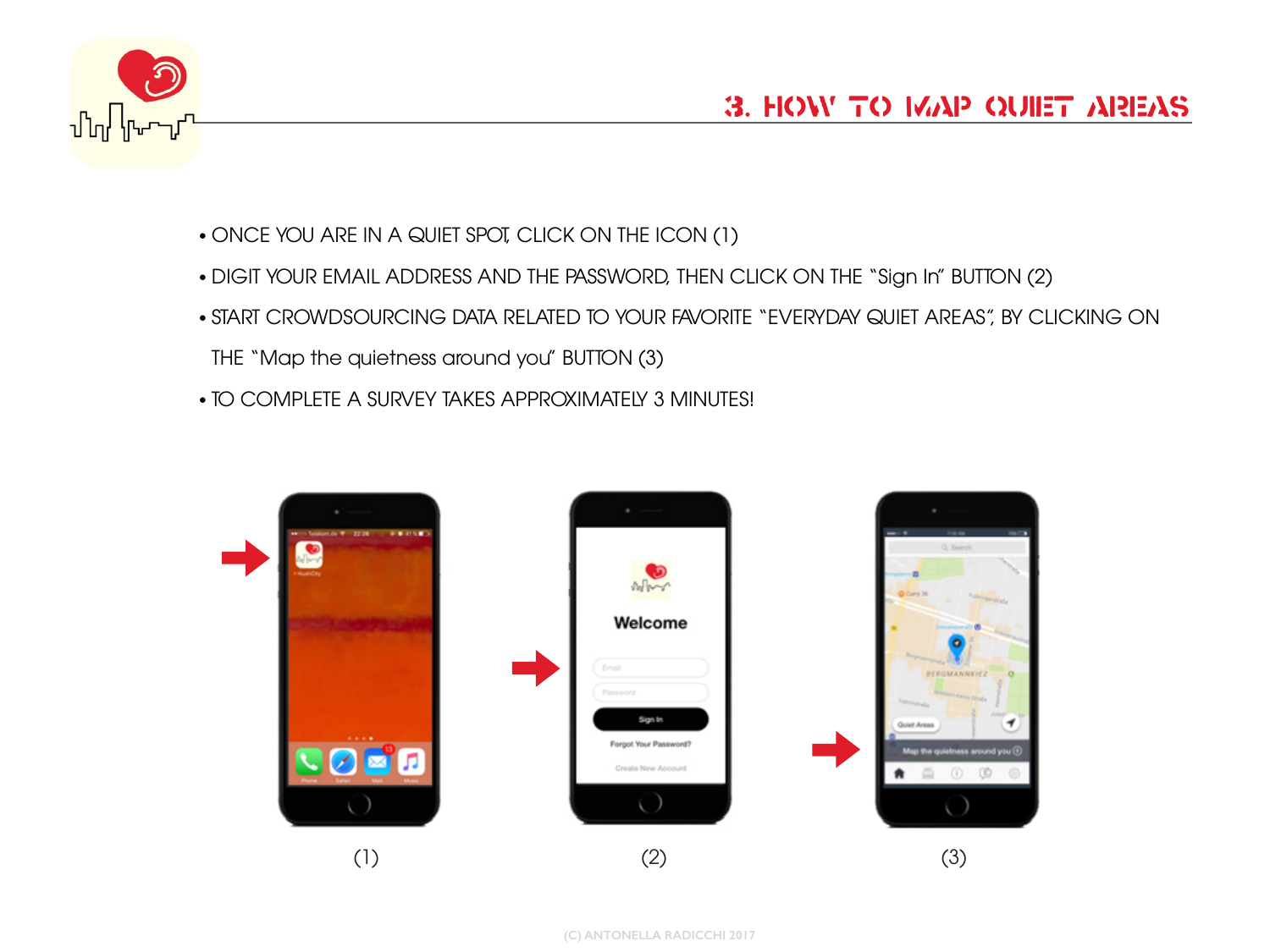

- FOLLOW THE INSTRUCTIONS: ROTATE THE SMARTPHONE'S MICROPHONE TOWARDS THE SOUND SOURCE (1)
- CLICK ON "Record" (1 TO TAKE A 30-SECOND LONG SONIC SHOT (1)
- CLICK ON "Analyze" TO CALCULATE THE SOUND PRESSURE LEVELS AND VISUALIZE THEM (2, 3)
- GO TO THE NEXT STEP, BY CLICKING ON "Next Step: Take a Picture" (3)
- ONCE YOU HAVE TAKEN A PICTURE (4), GO TO THE THIRD STEP, BY CLICKING ON "Next Step: Answer Questions" (5)

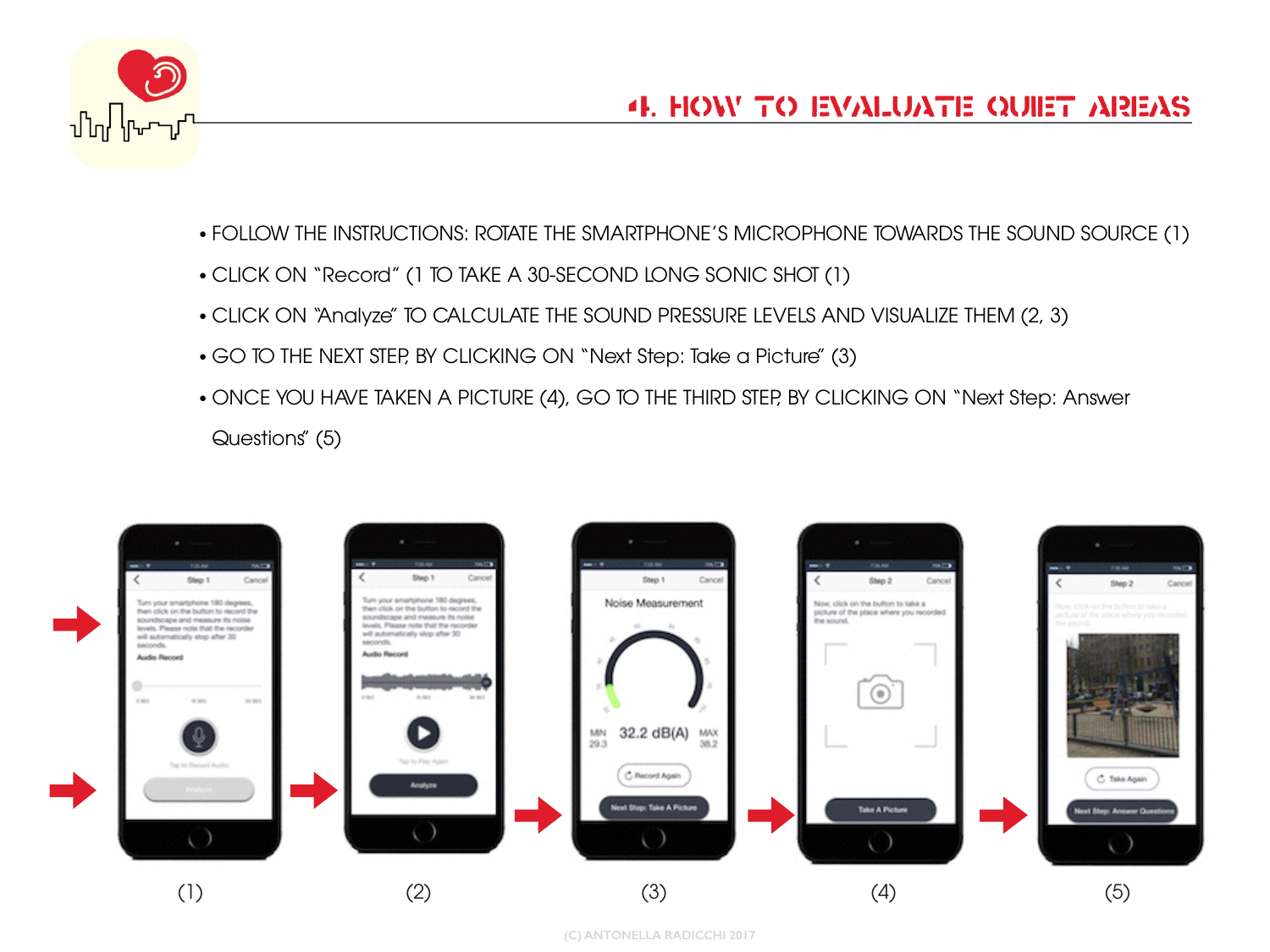

- ANSWER THE "SOUNDSCAPE QUESTIONS" (1)
- GO ON, BY ANSWERING THE "BEHAVIORAL QUESTIONS" (2)
- CONCLUDE, BY ANSWERING THE "GENERAL QUESTIONS" AND CLICKING ON "Submit" (3)
- NOW, YOU CAN TAKE ANOTHER SURVEY, BY CLICKING ON "Start a New Survey" (43)
- OR TERMINATE THE PROCESS, BY CLICKING ON "Done" (4)

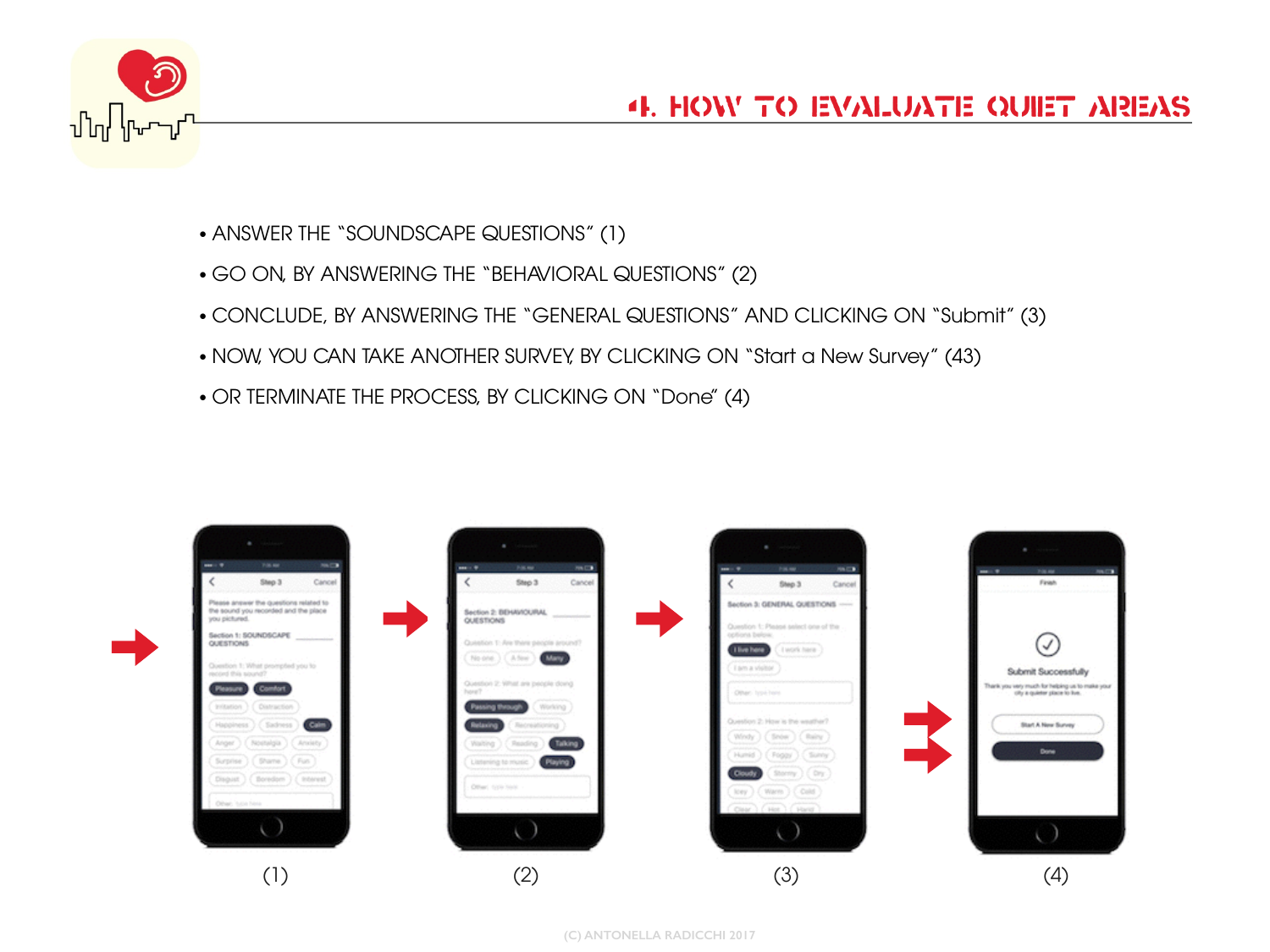

- GO TO HOME PAGE, THEN CLICK ON THE "Quiet Areas" BUTTON (1)
- WHEN THE "Quiet Areas" BUTTON IS ACTIVE, THE BACKGROUND MAP TURNS INTO DARK AND COLOURED MARKERS ARE DISPLAYED ON THE DARK BACKGROUND MAP (2). COLOURS ARE AUTOMATICALLY ASSIGNED TO THE MARKERS BY THE HUSH CITY APPLICATION, ACCORDING TO THE SOUND PRESSURE LEVELS OF EACH SOUND RECORDED. THE COLOUR SCALE REFERENCE IS TAKEN FROM THE STRATEGIC NOISE MAP OF FLORENCE (6)
- BY CLICKING ON EACH MARKER, A WINDOW POPS UP DISPLAYING DATA COLLECTED ON THAT SPOT, SUCH AS: DATE AND TIME, ADDRESS, SOUND RECORDINGS, PICTURES, SOUND PRESSURE LEVELS, USER FEEDBACK (3, 4, 5)

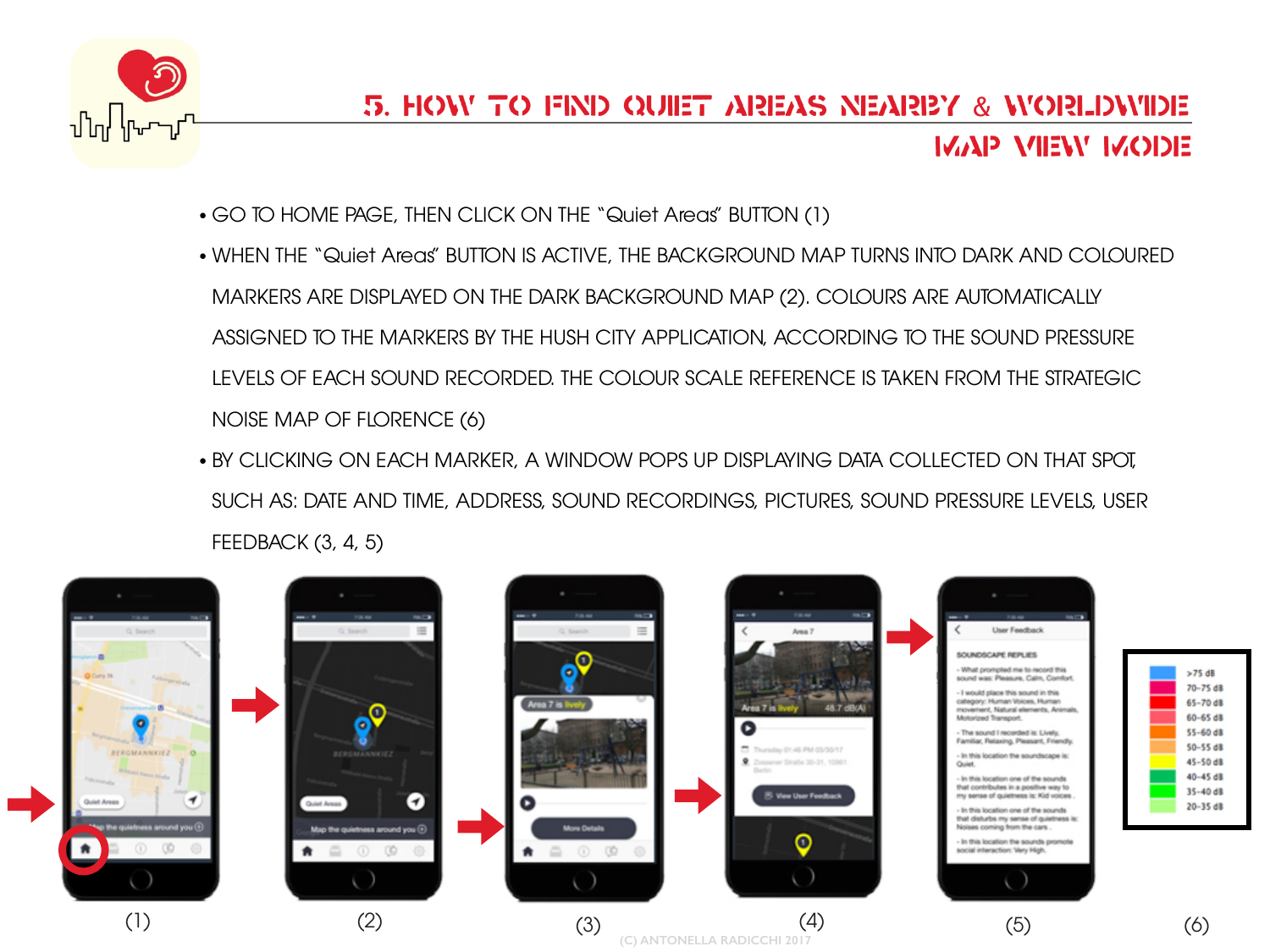

- GO TO HOME PAGE, THEN CLICK ON "Quiet Areas" (1)
- WHEN THE "Quiet Areas" BUTTON IS ACTIVE, THE BACKGROUND MAP TURNS INTO DARK
- BY CLICKING ON THE BUTTON LOCATED ON THE TOP-RIGHT ANGLE OF THE DISPLAY, DATASETS RELATED TO QUIET AREAS COLLECTED BY THE COMMUNITY ARE LISTED (2)
- BY CLICKING ON EACH ITEM OF THE LIST, DATA COLLECTED ON THAT SPOT ARE VISUALIZED, SUCH AS: DATE AND TIME, ADDRESS, SOUND RECORDINGS, PICTURES, SOUND PRESSURE LEVELS, USER FEEDBACK (3, 4, 5)

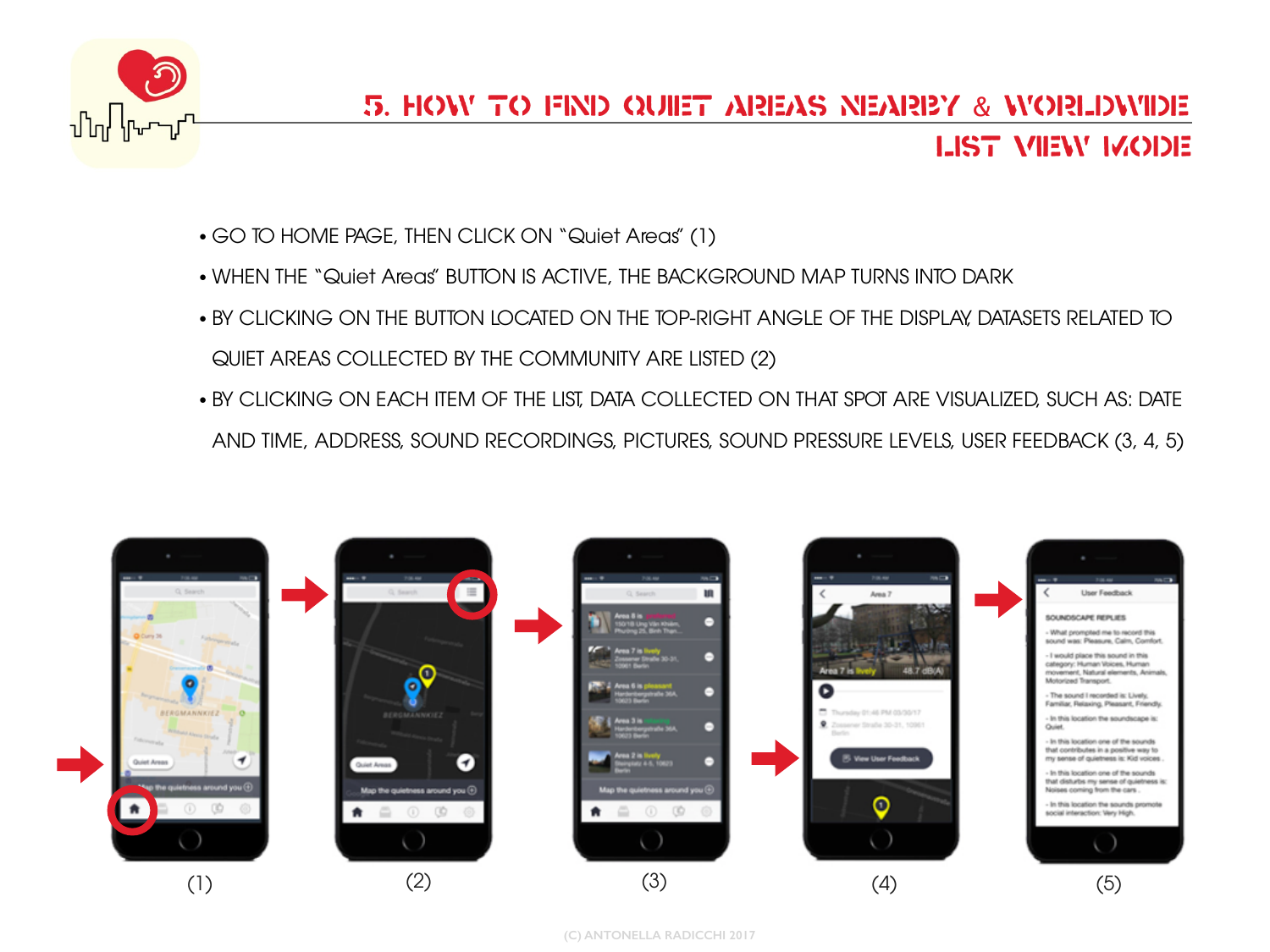

- ACCESS YOUR SURVEYS' LIST, BY CLICKING ON THE SECOND BUTTON FROM THE LEFT ON THE BUTTOM MENU (1)
- REVIEW EACH SURVEY, BY CLICKING ON EACH RESPECTIVE DATASET (2)

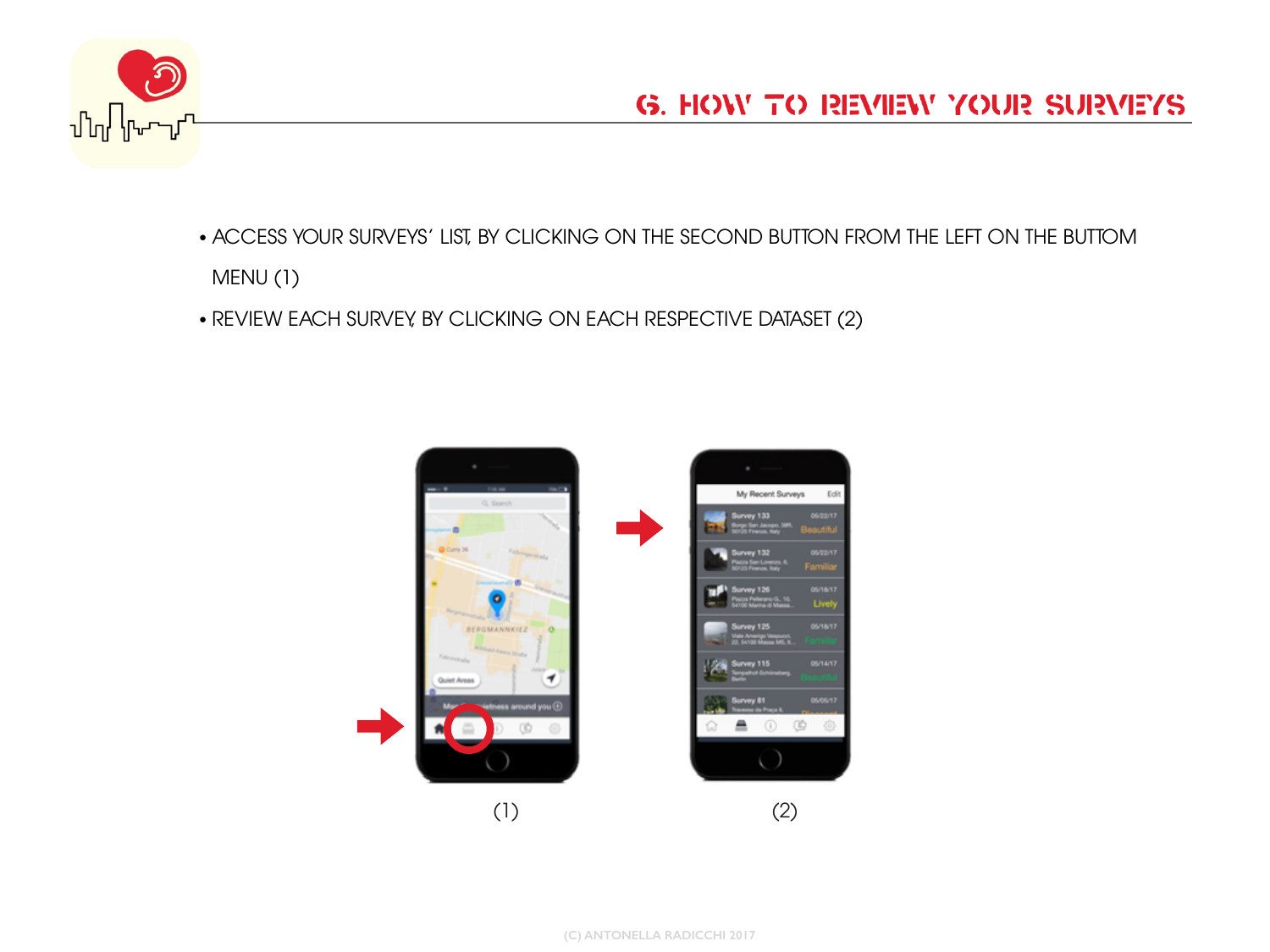

## 7. How to delete your surveys

AVANT GUARDE

- ACCESS YOUR SURVEYS' LIST, BY CLICKING ON THE SECOND BUTTON FROM THE LEFT ON THE BUTTOM MENU (1)
- CLICK ON "Edit" ON TOP-RIGHT ANGLE OF THE SCREEN (2)
- SELECT THE SURVEY YOU WOULD LIKE TO DELETE
- CLICK ON "Delete": YOUR REQUEST WILL BE AUTOMATICALLY SENT TO AND PROCESSED BY THE SYSTEM

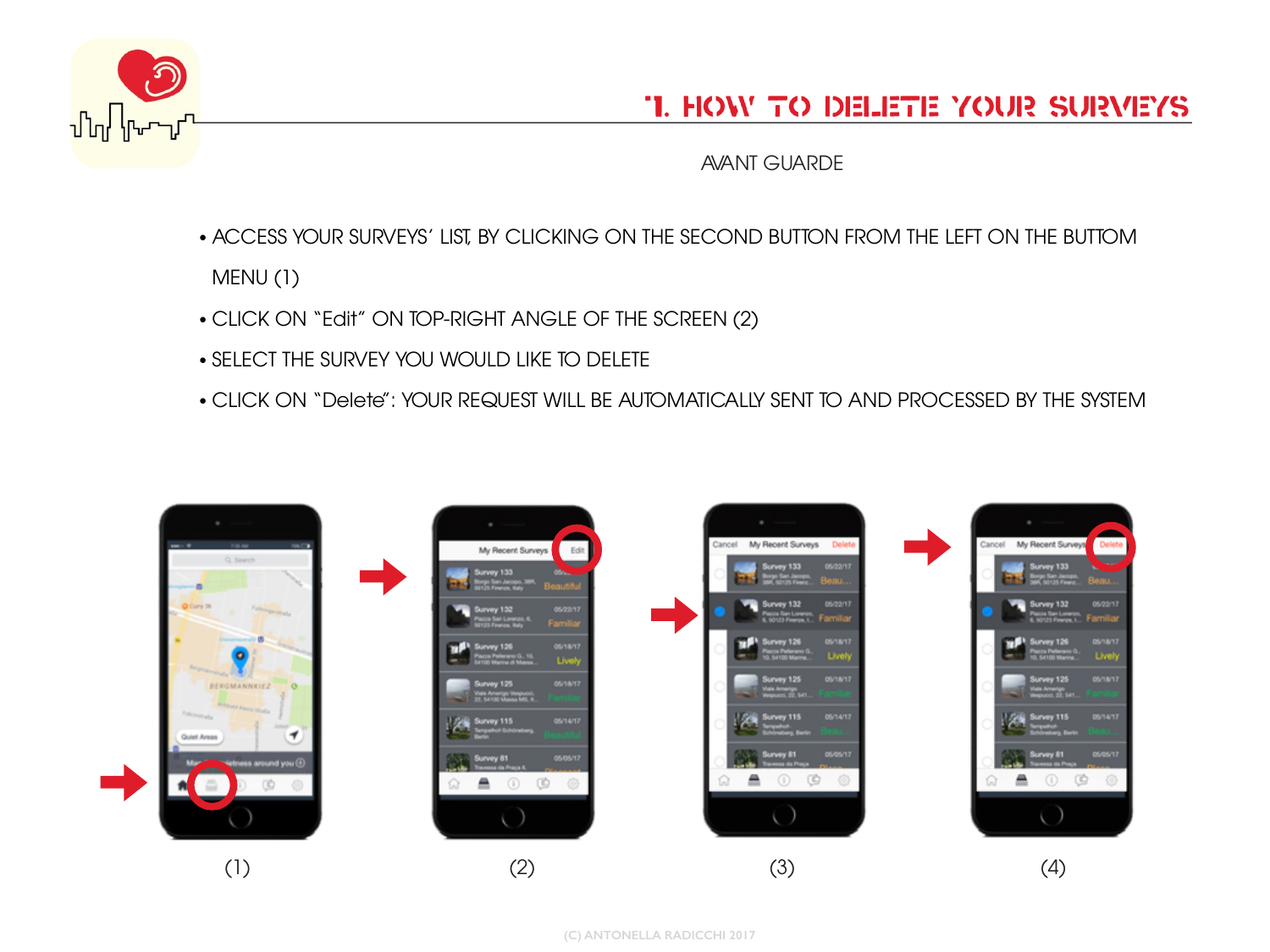

AVANT GUARDE

- ACCESS THE FEEDBACK PAGE, BY CLICKING ON THE FOURTH BUTTON FROM THE LEFT ON THE BUTTOM MENU (1)
- GIVE FEEDBACK, BY SELECTING THE SMILE YOU PREFER (2)
- AND/OR, BY WRITNG A SHORT TEXT IN THE BLANK SPACE (2)

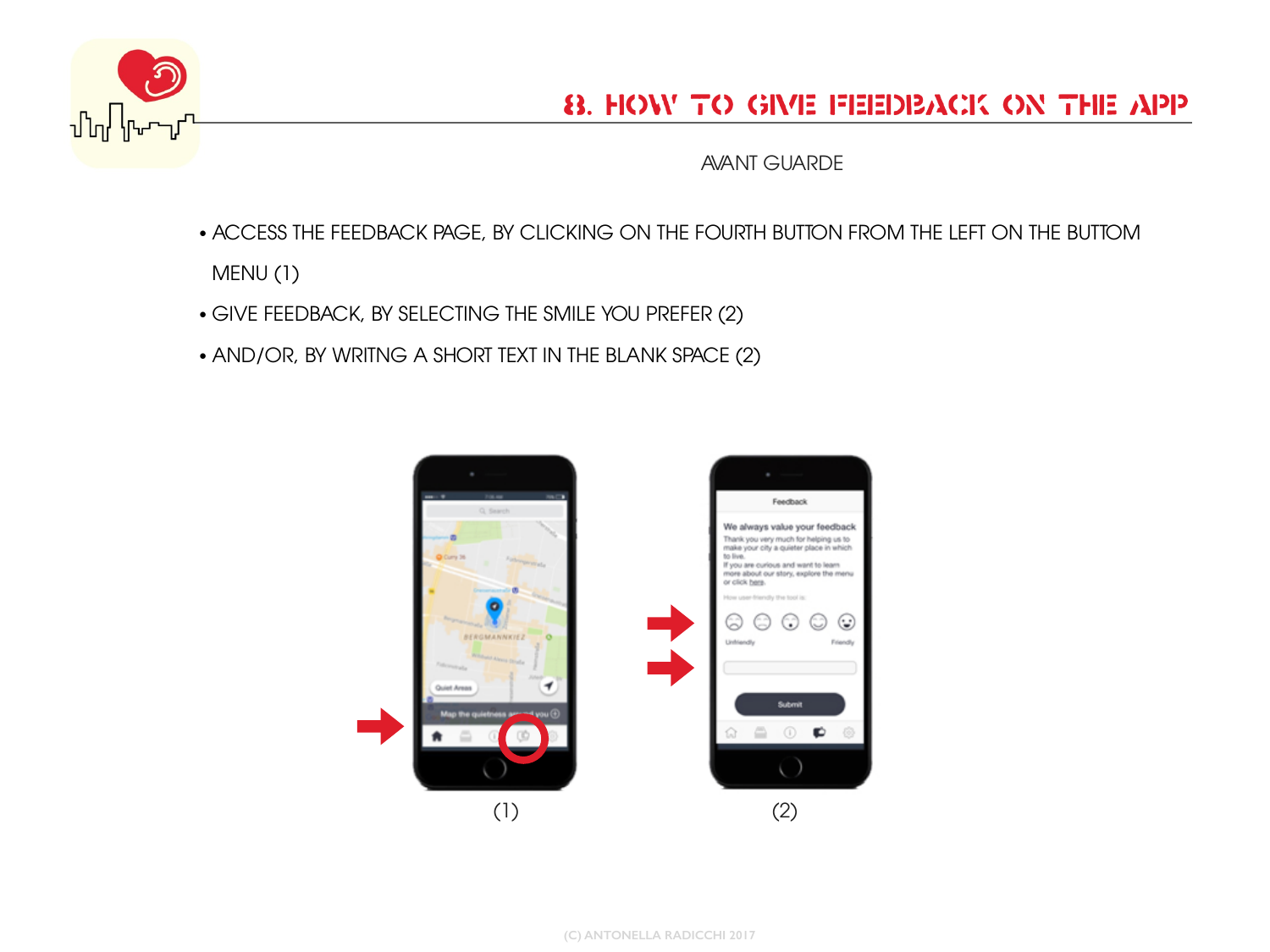

• ACCESS THE SETTING PAGE, BY CLICKING ON THE LAST BUTTON FROM THE LEFT ON THE BUTTOM MENU (1)

• MANAGE YOUR SETTINGS, BY CHANGING YOUR PASSWORD AND/OR SIGNING OUT (2)

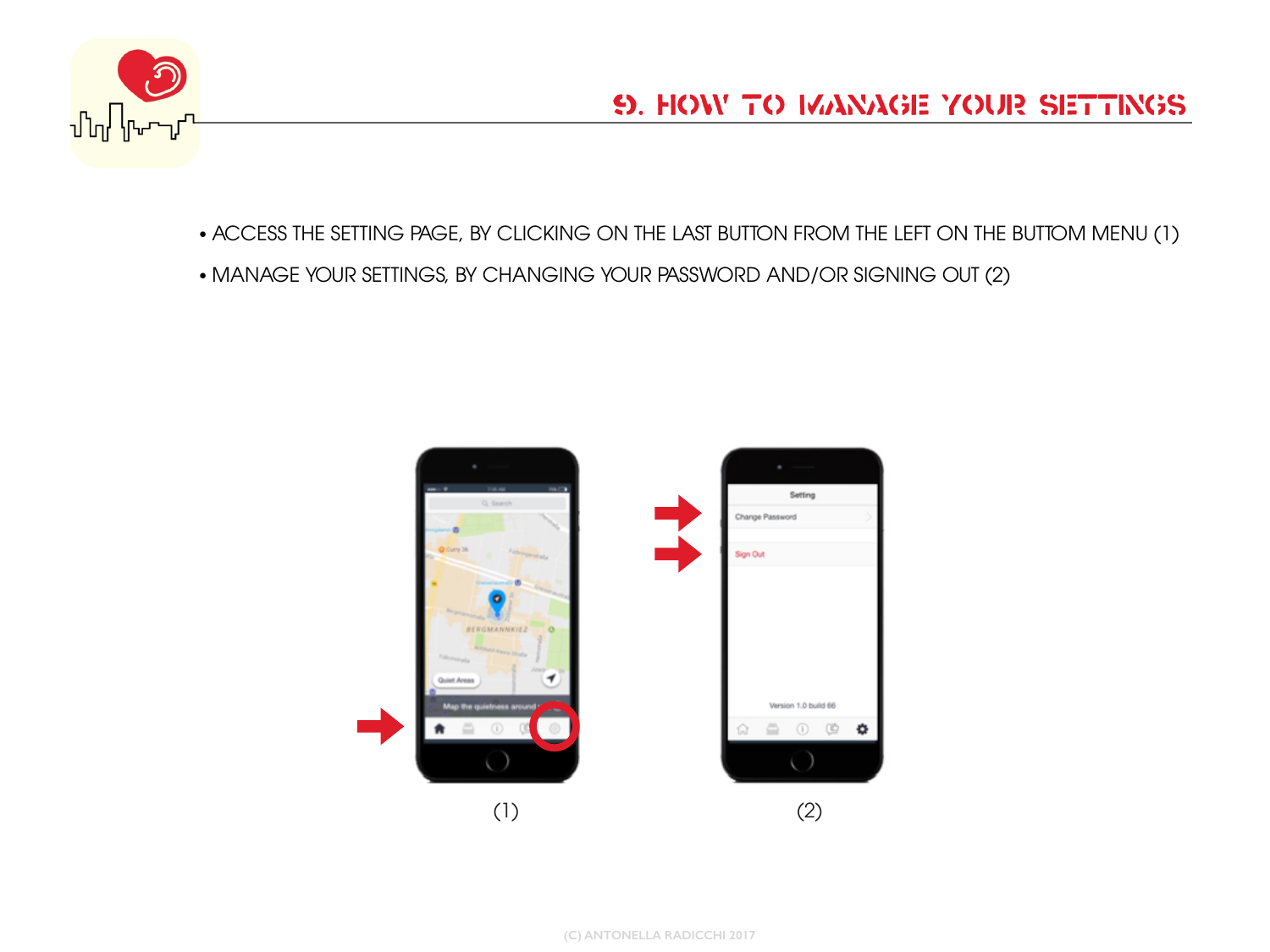

AVANT GUARDE

- ACCESS THE INFO PAGE, BY CLICKING ON THE THIRD BUTTON FROM THE LEFT ON THE BUTTOM MENU (1)
- ENJOY READING INFORMATION ON THE PROJECTS, CREDITS AND ACKNOWLEDGMENT (2)
- OR CLICK ON THE THIRD BUTTON FROM THE LEFT ON THE BUTTOM MENU (3)
- CLICK ON "here" TO ACCESS THE PROJECT'S WEBSITE ([www.opensourcesoundscapes.org](http://www.opensourcesoundscapes.org)) (4)

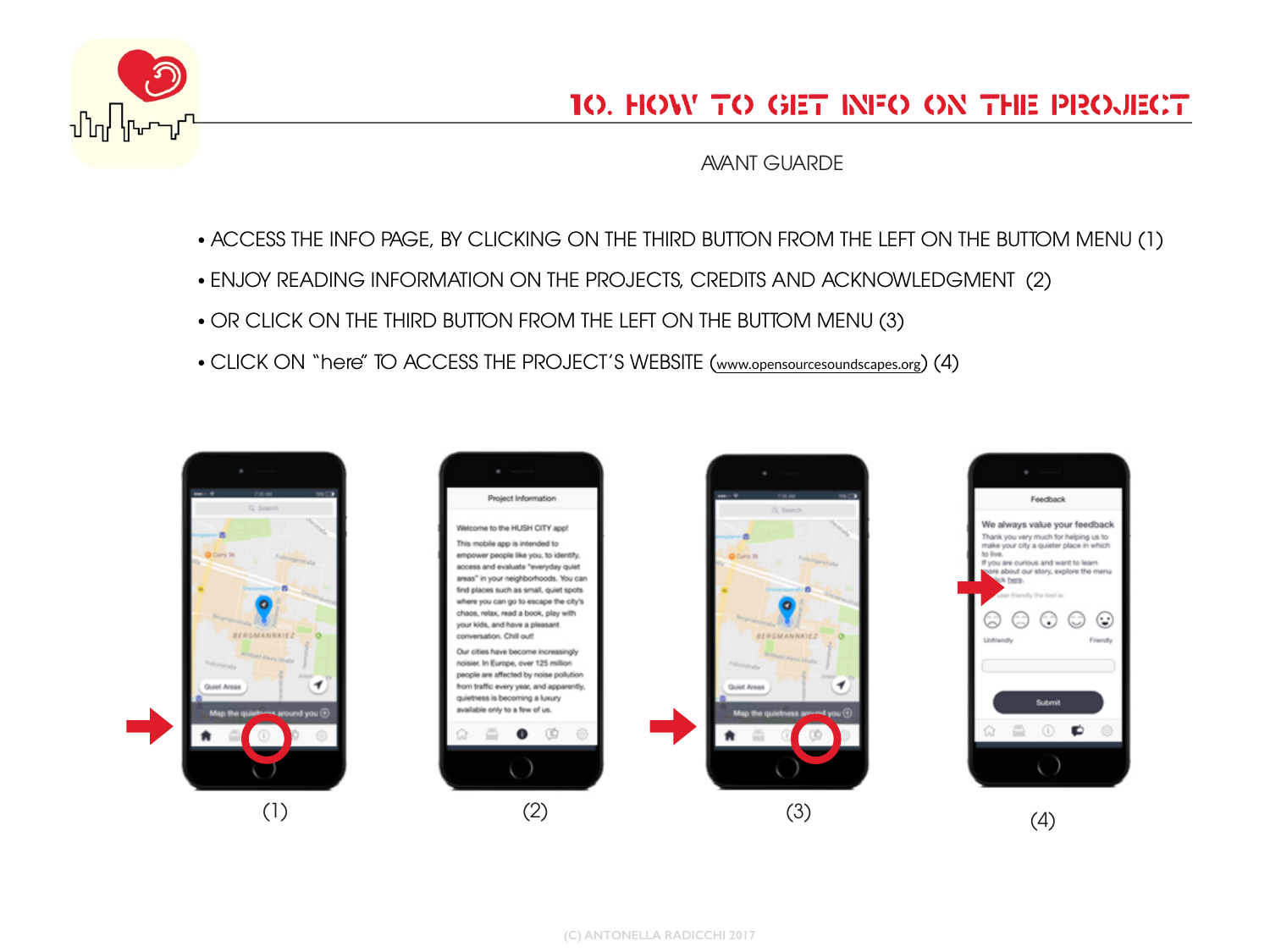

- GET IN TOUCH AT: @HUSHCITYapp
- SEND AN EMAIL TO: [INFO@OPENSOURCESOUNDSCAPES.ORG](mailto:INFO@OPENSOURCESOUNDSCAPES.ORG)
- SURF THE PROJECT WEBSITE, BY CLICKING: [WWW.OPENSOURCESOUNDSCAPES.ORG](http://WWW.OPENSOURCESOUNDSCAPES.ORG)